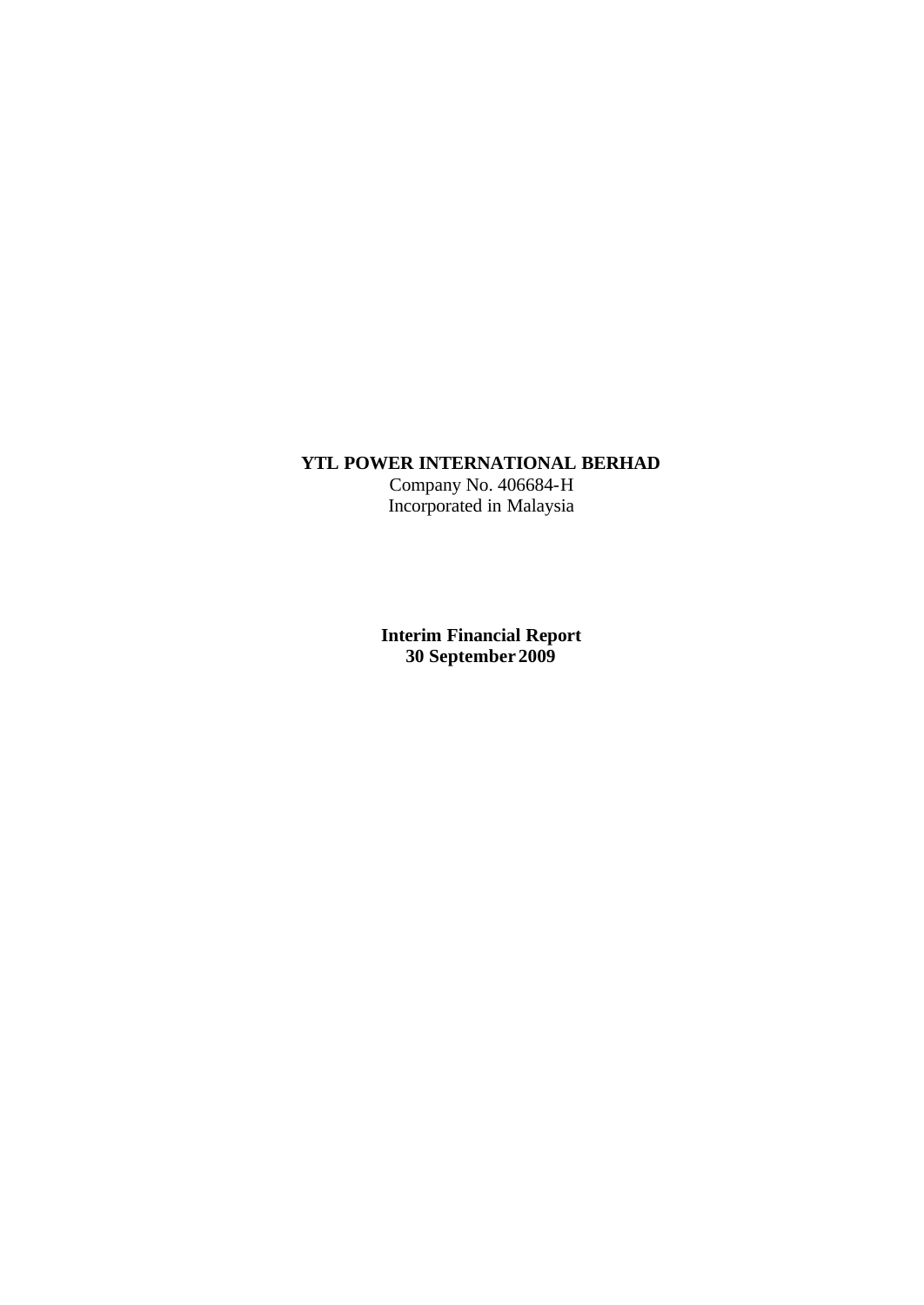## **YTL POWER INTERNATIONAL BERHAD**

Company No. 406684-H Incorporated in Malaysia

# **Interim Financial Report 30 September 2009**

# **Page No.**

| <b>Condensed Consolidated Income Statements</b>              |         |
|--------------------------------------------------------------|---------|
| <b>Condensed Consolidated Balance Sheets</b>                 | $2 - 3$ |
| <b>Condensed Consolidated Statement of Changes in Equity</b> | $4 - 5$ |
| <b>Condensed Consolidated Cash Flow Statement</b>            | 6       |
| <b>Notes to the Interim Financial Report</b>                 | 7 - 15  |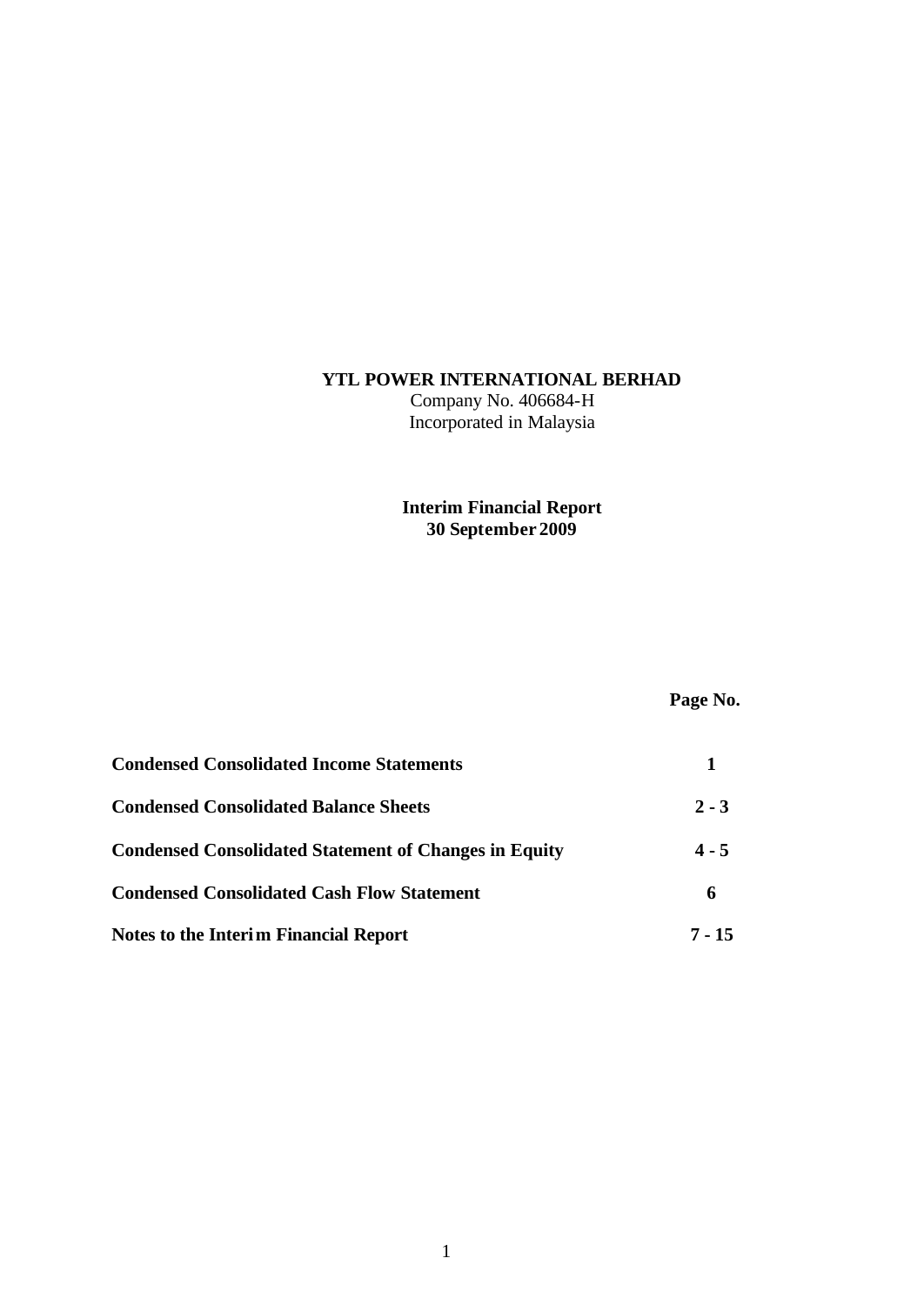(Incorporated in Malaysia)

## **INTERIM FINANCIAL REPORT**

Interim financial report on consolidated results for the quarter ended 30 September 2009.

The figures have not been audited.

## **CONDENSED CONSOLIDATED INCOME STATEMENTS**

|                                                           |                                                                  | <b>INDIVIDUAL QUARTER</b><br><b>PRECEDING</b>                                                                                                                                                                                                                                                                                                                                                                                                                                                                      |                                                                                                                                                                                                                                                                                                                                                                                                                                                                                 | <b>CUMULATIVE QUARTER</b>                                                                                                                                                                                                                                                                                                                                                                                                                                                       |
|-----------------------------------------------------------|------------------------------------------------------------------|--------------------------------------------------------------------------------------------------------------------------------------------------------------------------------------------------------------------------------------------------------------------------------------------------------------------------------------------------------------------------------------------------------------------------------------------------------------------------------------------------------------------|---------------------------------------------------------------------------------------------------------------------------------------------------------------------------------------------------------------------------------------------------------------------------------------------------------------------------------------------------------------------------------------------------------------------------------------------------------------------------------|---------------------------------------------------------------------------------------------------------------------------------------------------------------------------------------------------------------------------------------------------------------------------------------------------------------------------------------------------------------------------------------------------------------------------------------------------------------------------------|
|                                                           | <b>CURRENT</b><br><b>YEAR</b><br><b>QUARTER</b><br><b>RM'000</b> | <b>YEAR</b><br><b>CORRESPONDING</b><br><b>QUARTER</b><br>30.09.2009 30.09.2008 30.09.2009<br><b>RM'000</b>                                                                                                                                                                                                                                                                                                                                                                                                         | <b>RM'000</b>                                                                                                                                                                                                                                                                                                                                                                                                                                                                   | <b>3 MONTHS ENDED</b><br>30.09.2008<br><b>RM'000</b>                                                                                                                                                                                                                                                                                                                                                                                                                            |
| <b>REVENUE</b>                                            |                                                                  | 3,203,722 1,049,300                                                                                                                                                                                                                                                                                                                                                                                                                                                                                                | 3,203,722 1,049,300                                                                                                                                                                                                                                                                                                                                                                                                                                                             |                                                                                                                                                                                                                                                                                                                                                                                                                                                                                 |
| <b>COST OF SALES</b>                                      |                                                                  | $(2,634,463)$ $(580,284)$                                                                                                                                                                                                                                                                                                                                                                                                                                                                                          |                                                                                                                                                                                                                                                                                                                                                                                                                                                                                 | $(2,634,463)$ $(580,284)$                                                                                                                                                                                                                                                                                                                                                                                                                                                       |
| <b>GROSS PROFIT</b>                                       | 569,259                                                          | ------------<br>469,016                                                                                                                                                                                                                                                                                                                                                                                                                                                                                            | ------------<br>569,259                                                                                                                                                                                                                                                                                                                                                                                                                                                         | ------------<br>469,016                                                                                                                                                                                                                                                                                                                                                                                                                                                         |
| OTHER OPERATING EXPENSES                                  | (105,967)                                                        | (51,940)                                                                                                                                                                                                                                                                                                                                                                                                                                                                                                           | (105,967)                                                                                                                                                                                                                                                                                                                                                                                                                                                                       | (51,940)                                                                                                                                                                                                                                                                                                                                                                                                                                                                        |
| OTHER OPERATING INCOME                                    | 43,848                                                           | 24,141 43,848 24,141                                                                                                                                                                                                                                                                                                                                                                                                                                                                                               |                                                                                                                                                                                                                                                                                                                                                                                                                                                                                 |                                                                                                                                                                                                                                                                                                                                                                                                                                                                                 |
| PROFIT FROM OPERATIONS                                    | 507,140                                                          | . <u>.</u><br>441,217                                                                                                                                                                                                                                                                                                                                                                                                                                                                                              | 507,140                                                                                                                                                                                                                                                                                                                                                                                                                                                                         | 441,217                                                                                                                                                                                                                                                                                                                                                                                                                                                                         |
| <b>FINANCE COSTS</b>                                      | (241,964)                                                        | (228, 307)                                                                                                                                                                                                                                                                                                                                                                                                                                                                                                         | (241,964)                                                                                                                                                                                                                                                                                                                                                                                                                                                                       | (228, 307)                                                                                                                                                                                                                                                                                                                                                                                                                                                                      |
| <b>SHARE OF RESULTS OF</b><br><b>ASSOCIATED COMPANIES</b> | 53,748                                                           | 32,888                                                                                                                                                                                                                                                                                                                                                                                                                                                                                                             | 53,748                                                                                                                                                                                                                                                                                                                                                                                                                                                                          | 32,888                                                                                                                                                                                                                                                                                                                                                                                                                                                                          |
| PROFIT BEFORE TAXATION                                    |                                                                  | 318,924 245,798 318,924                                                                                                                                                                                                                                                                                                                                                                                                                                                                                            |                                                                                                                                                                                                                                                                                                                                                                                                                                                                                 | 245,798                                                                                                                                                                                                                                                                                                                                                                                                                                                                         |
| <b>TAXATION</b>                                           |                                                                  | $(87,953)$ $(65,421)$ $(87,953)$ $(65,421)$                                                                                                                                                                                                                                                                                                                                                                                                                                                                        |                                                                                                                                                                                                                                                                                                                                                                                                                                                                                 |                                                                                                                                                                                                                                                                                                                                                                                                                                                                                 |
| NET PROFIT FOR THE PERIOD                                 | ----------<br>=======                                            | ------------<br>230,971 180,377 230,971 180,377<br>$\begin{tabular}{ll} \multicolumn{2}{l}{{\color{blue}\textbf{1}}}\\[-2.0mm]{\color{blue}\textbf{2}}\\[-2.0mm]{\color{blue}\textbf{2}}\\[-2.0mm]{\color{blue}\textbf{3}}\\[-2.0mm]{\color{blue}\textbf{4}}\\[-2.0mm]{\color{blue}\textbf{4}}\\[-2.0mm]{\color{blue}\textbf{4}}\\[-2.0mm]{\color{blue}\textbf{4}}\\[-2.0mm]{\color{blue}\textbf{4}}\\[-2.0mm]{\color{blue}\textbf{4}}\\[-2.0mm]{\color{blue}\textbf{4}}\\[-2.0mm]{\color{blue}\textbf{4}}\\[-2.0$ | ------------<br>$\begin{tabular}{ll} \multicolumn{3}{l}{{\color{blue}\textbf{1}}}\\[-2.0mm]{\color{blue}\textbf{2}}\\[-2.0mm]{\color{blue}\textbf{2}}\\[-2.0mm]{\color{blue}\textbf{3}}\\[-2.0mm]{\color{blue}\textbf{4}}\\[-2.0mm]{\color{blue}\textbf{4}}\\[-2.0mm]{\color{blue}\textbf{4}}\\[-2.0mm]{\color{blue}\textbf{4}}\\[-2.0mm]{\color{blue}\textbf{5}}\\[-2.0mm]{\color{blue}\textbf{4}}\\[-2.0mm]{\color{blue}\textbf{5}}\\[-2.0mm]{\color{blue}\textbf{4}}\\[-2.0$ | ------------<br>$\begin{tabular}{ll} \multicolumn{3}{l}{{\color{blue}\textbf{1}}}\\[-2.5mm]{\color{blue}\textbf{2}}\\[-2.5mm]{\color{blue}\textbf{2}}\\[-2.5mm]{\color{blue}\textbf{3}}\\[-2.5mm]{\color{blue}\textbf{4}}\\[-2.5mm]{\color{blue}\textbf{4}}\\[-2.5mm]{\color{blue}\textbf{5}}\\[-2.5mm]{\color{blue}\textbf{4}}\\[-2.5mm]{\color{blue}\textbf{5}}\\[-2.5mm]{\color{blue}\textbf{5}}\\[-2.5mm]{\color{blue}\textbf{6}}\\[-2.5mm]{\color{blue}\textbf{6}}\\[-2.5$ |
| <b>ATTRIBUTABLE TO:</b>                                   |                                                                  |                                                                                                                                                                                                                                                                                                                                                                                                                                                                                                                    |                                                                                                                                                                                                                                                                                                                                                                                                                                                                                 |                                                                                                                                                                                                                                                                                                                                                                                                                                                                                 |
| Shareholders<br>Minority interest                         | (126)                                                            | 231,097 180,377 231,097 180,377                                                                                                                                                                                                                                                                                                                                                                                                                                                                                    | (126)                                                                                                                                                                                                                                                                                                                                                                                                                                                                           |                                                                                                                                                                                                                                                                                                                                                                                                                                                                                 |
|                                                           | 230,971                                                          | 180,377                                                                                                                                                                                                                                                                                                                                                                                                                                                                                                            | ------------<br>230,971                                                                                                                                                                                                                                                                                                                                                                                                                                                         | 180,377                                                                                                                                                                                                                                                                                                                                                                                                                                                                         |
| <b>EARNINGS PER 50 SEN SHARE</b>                          |                                                                  |                                                                                                                                                                                                                                                                                                                                                                                                                                                                                                                    |                                                                                                                                                                                                                                                                                                                                                                                                                                                                                 |                                                                                                                                                                                                                                                                                                                                                                                                                                                                                 |
| Basic (Sen)                                               | 3.93                                                             | 3.32                                                                                                                                                                                                                                                                                                                                                                                                                                                                                                               | 3.93                                                                                                                                                                                                                                                                                                                                                                                                                                                                            | 3.32                                                                                                                                                                                                                                                                                                                                                                                                                                                                            |
| Diluted (Sen)                                             | 3.28                                                             | 2.90<br>$====$                                                                                                                                                                                                                                                                                                                                                                                                                                                                                                     | 3.28                                                                                                                                                                                                                                                                                                                                                                                                                                                                            | 2.90                                                                                                                                                                                                                                                                                                                                                                                                                                                                            |

The Condensed Consolidated Income Statements should be read in conjunction with the Annual Financial Report for the year ended 30 June 2009 and the accompanying explanatory notes attached to the interim financial statements.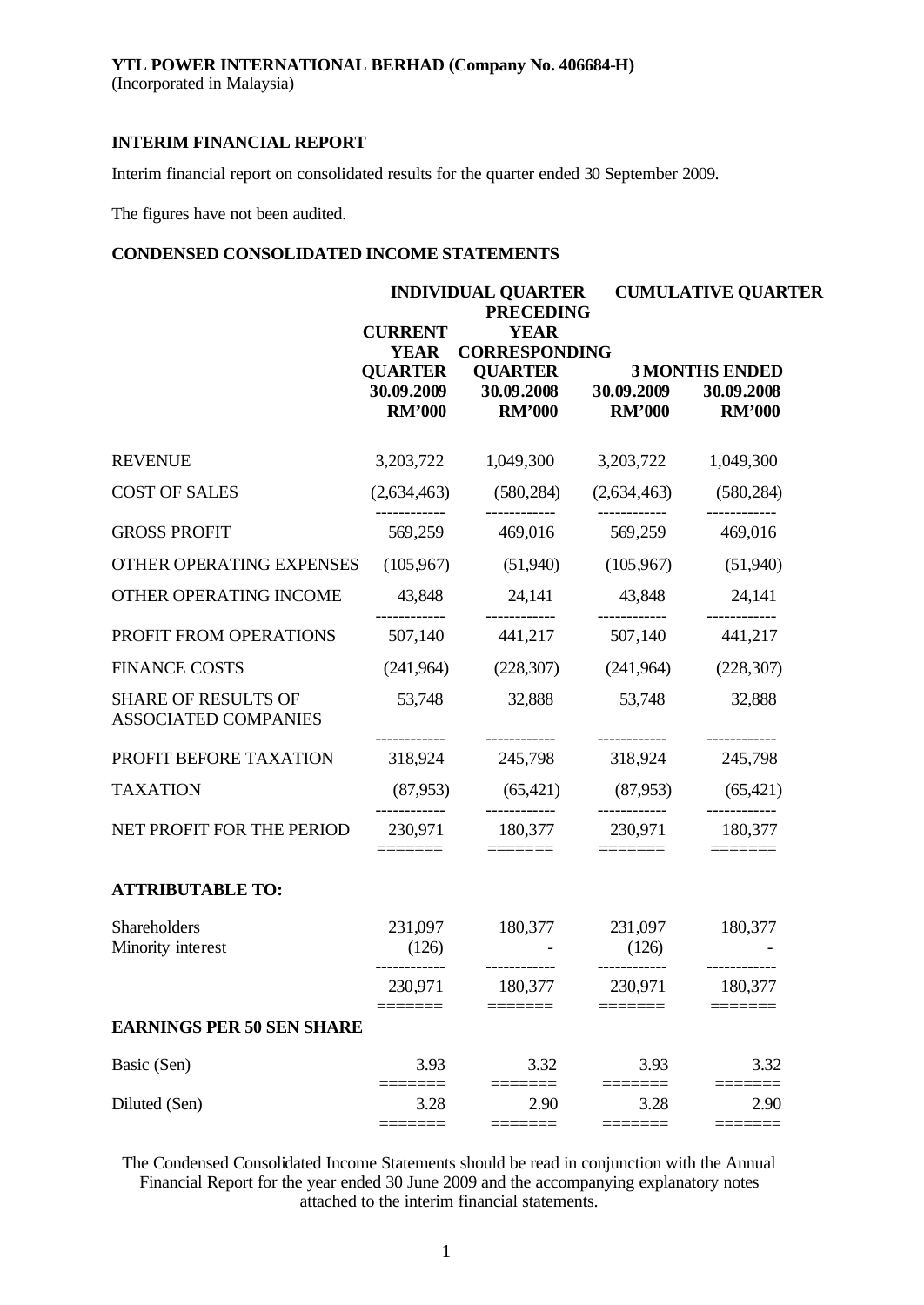## **CONDENSED CONSOLIDATED BALANCE SHEETS**

|                                                           | <b>UNAUDITED</b><br>As at<br>30.09.2009<br><b>RM'000</b> | <b>AUDITED</b><br>As at<br>30.06.2009<br><b>RM'000</b> |
|-----------------------------------------------------------|----------------------------------------------------------|--------------------------------------------------------|
| <b>ASSETS</b>                                             |                                                          |                                                        |
| <b>Non-Current Assets</b>                                 |                                                          |                                                        |
| Property, Plant and Equipment                             | 16,830,480                                               | 17,337,304                                             |
| Prepaid Lease Payments                                    | 70,769                                                   | 71,182                                                 |
| <b>Intangible Assets</b>                                  | 6,475,481                                                | 6,408,936                                              |
| <b>Investment in Associated Companies</b>                 | 982,778                                                  | 977,005                                                |
| Investments                                               | 755,392                                                  | 654,449                                                |
| Prepayments and Others                                    | 86,116<br>--------------                                 | 57,811<br>--------------                               |
|                                                           | 25, 201, 016                                             | 25,506,687                                             |
| <b>Current Assets</b>                                     |                                                          |                                                        |
| Inventories                                               | 745,259                                                  | 818,872                                                |
| Receivable s, Deposits and Prepayments                    | 1,886,588                                                | 2,409,669                                              |
| <b>Short Term Investments</b>                             | 47,491                                                   | 47,201                                                 |
| Deposits, Cash and Bank Balances                          | 6,236,911                                                | 5,906,751                                              |
|                                                           | 8,916,249                                                | 9,182,493                                              |
| <b>TOTAL ASSETS</b>                                       | 34, 117, 265<br>========                                 | 34,689,180<br>$=$ $=$ $=$ $=$ $=$ $=$ $=$              |
| <b>EQUITY AND LIABILITIES</b>                             |                                                          |                                                        |
| Share Capital                                             | 2,981,286                                                | 2,955,140                                              |
| Reserves                                                  | 3,478,238                                                | 3,266,594                                              |
| Treasury Shares, at cost                                  | (119, 855)                                               | (119, 810)                                             |
| <b>Equity attributable to Shareholders of the Company</b> | 6,339,669                                                | 6,101,924                                              |
| <b>Minority Interest</b>                                  |                                                          | 126                                                    |
| <b>TOTAL EQUITY</b>                                       | 6,339,669                                                | 6,102,050                                              |
| * Minority Interest denotes RM1.                          |                                                          |                                                        |

The Condensed Consolidated Balance Sheet should be read in conjunction with the Annual Financial Report for the year ended 30 June 2009 and the accompanying explanatory notes attached to the financial statements.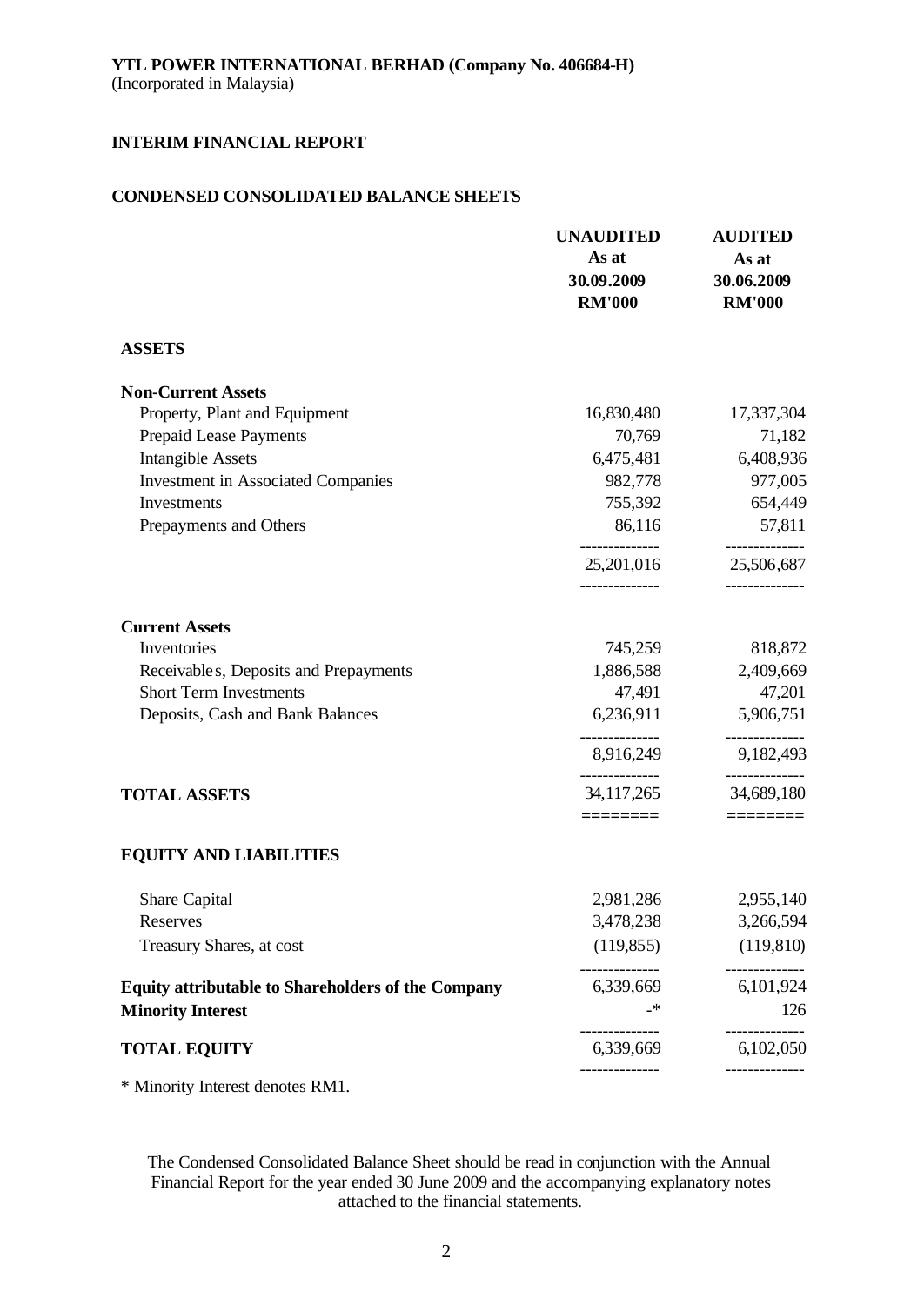## **CONDENSED CONSOLIDATED BALANCE SHEETS – Continued**

|                                       | <b>UNAUDITED</b><br>As at<br>30.09.2009<br><b>RM'000</b> | <b>AUDITED</b><br>As at<br>30.06.2009<br><b>RM'000</b> |
|---------------------------------------|----------------------------------------------------------|--------------------------------------------------------|
| <b>LIABILITIES</b>                    |                                                          |                                                        |
| <b>Non-Current Liabilities</b>        |                                                          |                                                        |
| Deferred Tax Liabilities              | 2,678,947                                                | 2,796,681                                              |
| <b>Bonds</b>                          | 9,299,455                                                | 9,305,913                                              |
| <b>Borrowings</b>                     | 10,331,814                                               | 11,084,550                                             |
| Deferred Income                       | 196,731                                                  | 198,257                                                |
| Provision for Liabilities and Charges | 248,065                                                  | 253,145                                                |
| Payables                              | 8,364                                                    | 9,320                                                  |
|                                       | 22,763,376<br>-------------                              | 23,647,866<br>.                                        |
| <b>Current Liabilities</b>            |                                                          |                                                        |
| Payables and Accrued Liabilities      | 2,001,782                                                | 2,312,594                                              |
| Provision for Liabilities and Charges | 36,699                                                   | 39,118                                                 |
| Provision for Taxation                | 161,079                                                  | 121,667                                                |
| <b>Bonds</b>                          | 717,434                                                  | 720,665                                                |
| <b>Borrowings</b>                     | 2,097,226                                                | 1,745,220                                              |
|                                       | 5,014,220                                                | 4,939,264                                              |
| <b>TOTAL LIABILITIES</b>              | 27,777,596                                               | 28,587,130                                             |
| <b>TOTAL EQUITY AND LIABILITIES</b>   | 34, 117, 265                                             | ---------<br>34,689,180                                |
|                                       | ========                                                 |                                                        |
| Net Assets Per 50 Sen Share (RM)      | 1.07                                                     | 1.04                                                   |
|                                       |                                                          | ===                                                    |

The Condensed Consolidated Balance Sheet should be read in conjunction with the Annual Financial Report for the year ended 30 June 2009 and the accompanying explanatory notes attached to the financial statements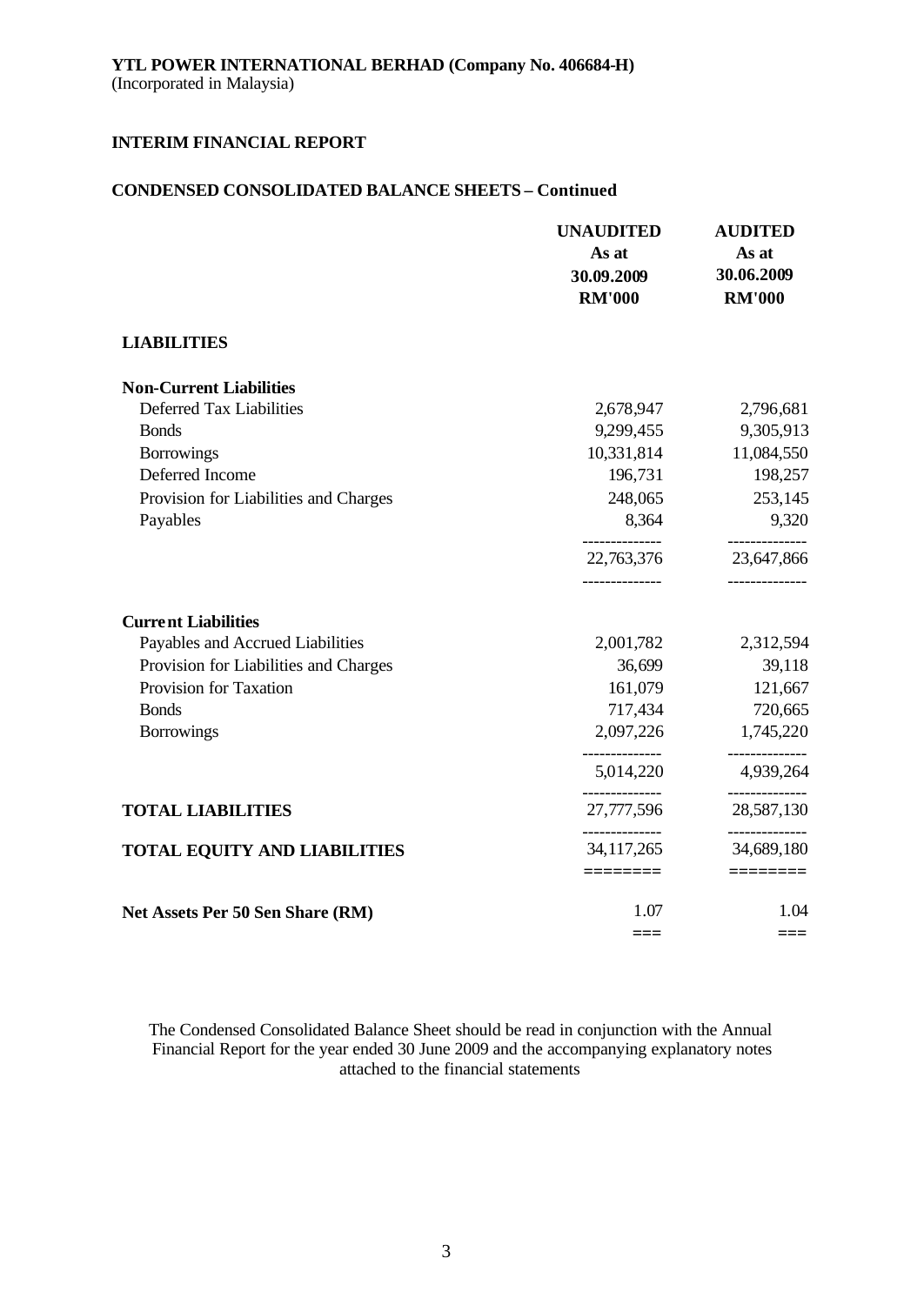# **YTL POWER INTERNATIONAL BERHAD (Company No. 406684-H)**

(Incorporated in Malaysia)

## **INTERIM FINANCIAL REPORT**

## **CONDENSED CONSOLIDATED STATEMENT OF CHANGES IN EQUITY FOR THE PERIOD ENDED 30 SEPTEMBER 2009**

|                                                     | ---------------------- Attributable to Equity Holders of the Company ------------------ |                                          |                                                              |                                                   |                                                     |                               |                                                     |                                                |
|-----------------------------------------------------|-----------------------------------------------------------------------------------------|------------------------------------------|--------------------------------------------------------------|---------------------------------------------------|-----------------------------------------------------|-------------------------------|-----------------------------------------------------|------------------------------------------------|
|                                                     | <b>Share</b><br>Capital<br><b>RM'000</b>                                                | <b>Share</b><br>Premium<br><b>RM'000</b> | <b>Merger</b><br>& Other<br><b>Reserves</b><br><b>RM'000</b> | <b>Treasury</b><br><b>Shares</b><br><b>RM'000</b> | <b>Retained</b><br><b>Earnings</b><br><b>RM'000</b> | <b>Total</b><br><b>RM'000</b> | <b>Minority</b><br><b>Interest</b><br><b>RM'000</b> | <b>Total</b><br><b>Equity</b><br><b>RM'000</b> |
| At 1 July 2009                                      | 2,955,140                                                                               | 1,774,815                                | (2,663,078)                                                  | (119, 810)                                        | 4,154,857                                           | 6,101,924                     | 126                                                 | 6,102,050                                      |
| Currency translation difference                     | $\overline{\phantom{a}}$                                                                | $\overline{\phantom{a}}$                 | (57, 872)                                                    |                                                   |                                                     | (57, 872)                     | $\overline{\phantom{a}}$                            | (57, 872)                                      |
| Net profit for the period                           |                                                                                         |                                          |                                                              | $\overline{\phantom{a}}$                          | 231,097                                             | 231,097                       | (126)                                               | 230,971                                        |
| Total recognised income and expenses for the period | $\overline{\phantom{a}}$                                                                | $\sim$                                   | (57, 872)                                                    | $\overline{\phantom{a}}$                          | 231,097                                             | 173,225                       | (126)                                               | 173,099                                        |
| Shares repurchased                                  |                                                                                         |                                          |                                                              | (45)                                              |                                                     | (45)                          |                                                     | (45)                                           |
| Issue of share capital                              | 26,146                                                                                  | 38,038                                   |                                                              |                                                   | $\overline{\phantom{a}}$                            | 64,184                        | ۰                                                   | 64,184                                         |
| Provision for share options                         |                                                                                         | $\overline{\phantom{a}}$                 | 1,954                                                        |                                                   | $\overline{\phantom{a}}$                            | 1,954                         | ۰                                                   | 1,954                                          |
| Warrant reserve                                     |                                                                                         | $\overline{\phantom{a}}$                 | (1,573)                                                      |                                                   | $\overline{\phantom{0}}$                            | (1,573)                       |                                                     | (1,573)                                        |
| At 30 September 2009                                | <br>2,981,286                                                                           | 1,812,853                                | (2,720,569)                                                  | (119, 855)                                        | 4,385,954                                           | 6,339,669                     | $\rightarrow$                                       | 6,339,669                                      |
| $- - - -$                                           |                                                                                         |                                          |                                                              |                                                   |                                                     |                               |                                                     |                                                |

\* Minority Interest denotes RM1.

The Condensed Consolidated Statement of Changes in Equity should be read in conjunction with the Annual Financial Report for the year ended 30 June 2009 and the accompanying explanatory notes attached to the interim financial statements.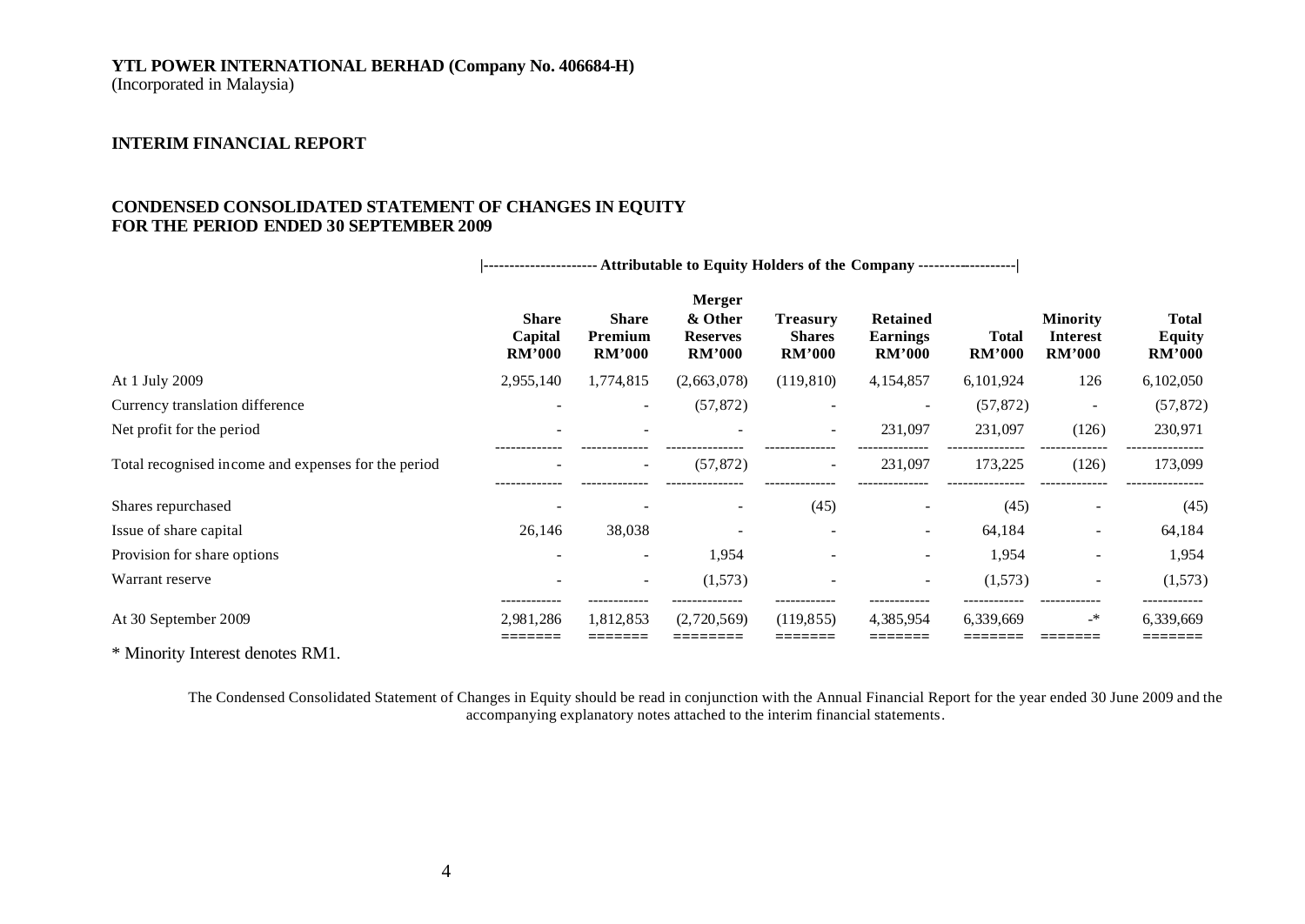## **YTL POWER INTERNATIONAL BERHAD (Company No. 406684-H)**

(Incorporated in Malaysia)

## **INTERIM FINANCIAL REPORT**

## **CONDENSED CONSOLIDATED STATEMENT OF CHANGES IN EQUITY FOR THE PERIOD ENDED 30 SEPTEMBER 2008**

|                                                     | --------------------- Attributable to Equity Holders of the Company --------------- |                                          |                                                       |                                                   |                                                     |                          |                                                     |                                                |
|-----------------------------------------------------|-------------------------------------------------------------------------------------|------------------------------------------|-------------------------------------------------------|---------------------------------------------------|-----------------------------------------------------|--------------------------|-----------------------------------------------------|------------------------------------------------|
|                                                     | <b>Share</b><br>Capital<br><b>RM'000</b>                                            | <b>Share</b><br>Premium<br><b>RM'000</b> | Merger<br>& Other<br><b>Reserves</b><br><b>RM'000</b> | <b>Treasury</b><br><b>Shares</b><br><b>RM'000</b> | <b>Retained</b><br><b>Earnings</b><br><b>RM'000</b> | Total<br><b>RM'000</b>   | <b>Minority</b><br><b>Interest</b><br><b>RM'000</b> | <b>Total</b><br><b>Equity</b><br><b>RM'000</b> |
| At 1 July 2008                                      | 2,721,320                                                                           | 1,699,219                                | (2,037,888)                                           | (360, 149)                                        | 4,377,893                                           | 6,400,395                |                                                     | 6,400,395                                      |
| Currency translation difference                     |                                                                                     | $\overline{\phantom{a}}$                 | (326, 164)                                            |                                                   | $\overline{\phantom{a}}$                            | (326, 164)               | $\overline{a}$                                      | (326, 164)                                     |
| Net profit for the period                           |                                                                                     |                                          |                                                       |                                                   | 180,377                                             | 180,377                  |                                                     | 180,377                                        |
| Total recognised income and expenses for the period |                                                                                     | $\sim$                                   | (326, 164)                                            | $\overline{\phantom{a}}$                          | 180,377                                             | (145, 787)               | $\overline{\phantom{a}}$                            | (145, 787)                                     |
| Shares repurchased                                  |                                                                                     |                                          |                                                       | (67, 391)                                         |                                                     | (67, 391)                |                                                     | (67, 391)                                      |
| Issue of share capital                              | 131,643                                                                             | 222,442                                  |                                                       |                                                   | $\overline{\phantom{a}}$                            | 354,085                  | $\overline{\phantom{a}}$                            | 354,085                                        |
| Share dividend                                      | $\overline{\phantom{a}}$                                                            | (311, 844)                               |                                                       | 311,844                                           |                                                     | $\overline{\phantom{a}}$ |                                                     |                                                |
| Provision for share options                         |                                                                                     | $\overline{\phantom{a}}$                 | 65                                                    | $\overline{\phantom{0}}$                          | $\overline{\phantom{a}}$                            | 65                       |                                                     | 65                                             |
| Warrant reserve                                     |                                                                                     | $\overline{\phantom{a}}$                 | (25, 678)                                             |                                                   | $\overline{\phantom{a}}$                            | (25, 678)                | $\overline{\phantom{a}}$                            | (25, 678)                                      |
| At 30 September 2008                                | 2,852,963<br>=======                                                                | 1,609,817<br>.______                     | (2,389,665)<br>:=======                               | (115,696)<br>=======                              | 4,558,270<br>=======                                | 6,515,689<br>=======     | $\rightarrow$                                       | 6,515,689<br>=======                           |

\*Minority Interest denotes RM1.

The Condensed Consolidated Statement of Changes in Equity should be read in conjunction with the Annual Financial Report for the year ended 30 June 2009 and the accompanying explanatory notes attached to the interim financial statements.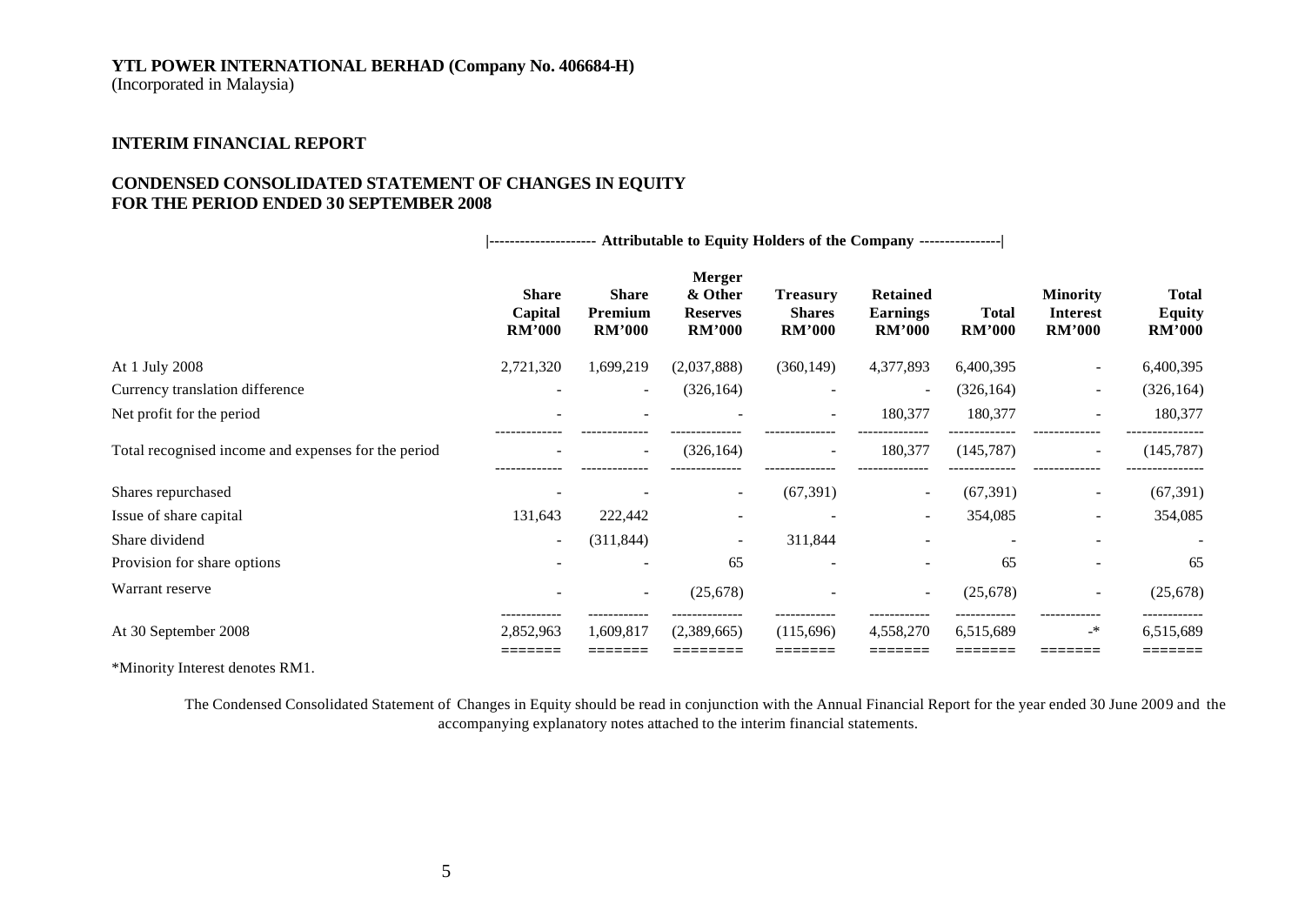## **CONDENSED CONSOLIDATED CASH FLOW STATEMENT FOR THE YEAR ENDED 30 SEPTEMBER 2009**

|                                                                                                  | <b>CURRENT</b><br>YEAR-TO-DATE<br>30.9.2009 | <b>PRECEDING</b><br><b>YEAR</b><br><b>CORRESPONDING</b><br><b>PERIOD</b><br>30.9.2008 |
|--------------------------------------------------------------------------------------------------|---------------------------------------------|---------------------------------------------------------------------------------------|
|                                                                                                  | <b>RM'000</b>                               | <b>RM'000</b>                                                                         |
| Net cash generated from operating activities                                                     | 702,790                                     | 245,440                                                                               |
| Net cash used in investing activities                                                            | (296, 175)                                  | (216, 663)                                                                            |
| Net cash (used in)/generated from financing activities                                           | (126, 416)                                  | 456,790                                                                               |
| Net changes in cash and cash equivalents<br>Cash and cash equivalents at beginning of the period | 280,199<br>5,906,751                        | 485,567<br>9,375,917                                                                  |
| Cash and cash equivalents at end of the period [Note a]                                          | 6,186,950                                   | 9,861,484                                                                             |

## *[Note a]*

Cash and cash equivalents at the end of the period comprise:

|                                                                          | <b>RM'000</b> | <b>RM'000</b> |
|--------------------------------------------------------------------------|---------------|---------------|
| Fixed deposits                                                           | 5,866,048     | 9,922,324     |
| Cash and bank balances                                                   | 370,863       | 51,281        |
| Bank overdrafts<br>(included within short term borrowings in [Note B10]) | (49,961)      | (112, 121)    |
|                                                                          |               |               |
|                                                                          | 6,186,950     | 9,861,484     |

The Condensed Consolidated Cash Flow Statement should be read in conjunction with the Annual Financial Report for the year ended 30 June 2009 and the accompanying explanatory notes attached to the interim financial statements.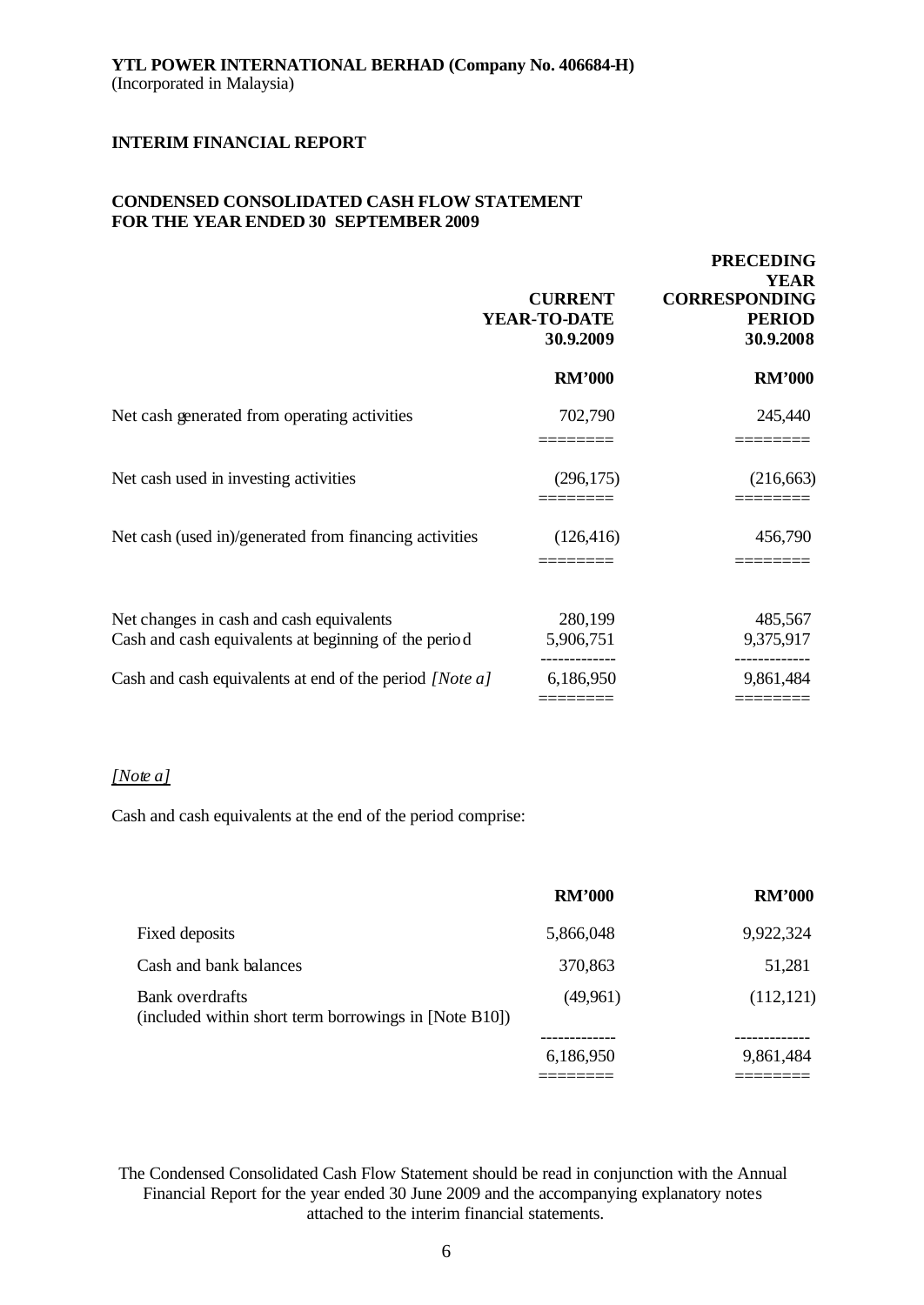#### **PART A – EXPLANATORY NOTES PURSUANT TO FRS 134**

The Condensed Financial Statements should be read in conjunction with the audited annual financial statements of the Group for the year ended 30 June 2009.

#### **A1. Accounting Policies and Methods of Computation**

The interim financial report is unaudited and has been prepared in accordance with Financial Reporting Standard ("FRS") 134: "Interim Financial Reporting" and Chapter 9, part K of the Listing Requirements of the Bursa Malaysia Securities Berhad.

The accounting policies and methods of computation adopted by the Group in the interim financial statements are consistent with those adopted in the latest audited annual financial statements except for the adoption of FRS 8: Operating Segments and early adoption of Amendments to FRS 8, Operating Segments which is effective for financial period beginning 1 July 2009.

Comparative segment information has been re-presented. Since the change in accounting policy only impacts presentation and disclosure aspects, there is no financial impact on the Group.

The following notes explain the events and transactions that are significant to the understanding of the changes in the financial position and performance of the Group since the financial year ended 30 June 2009.

#### **A2. Seasonality or Cyclicality of Operations**

The business operations of the Group are not materially affected by any seasonal or cyclical factor.

#### **A3. Exceptional or Unusual Items**

During the current financial quarter, there was no item of an exceptional or unusual nature that affects the assets, liabilities, equity, net income or cash flows of the Group.

#### **A4. Changes in Estimates of Amounts Reported**

There was no change to estimate of amount reported in prior interim periods and prior financial years.

#### **A5. Changes in Debt and Equity Securities**

During the current financial quarter, 36,240,367 ordinary shares were issued pursuant to the exercise of Warrants 2000/2010 at a weighted average exercise price of RM1.19 per share.

The number of ordinary shares issued during the current financial quarter and financial year to date pursuant to the exercise of Warrants 2008/2018 were 15,733,854 at a weighted average exercise price of RM1.21 per share.

During the current financial quarter, 318,000 ordinary shares were issued pursuant to the exercise of employees' share options granted under the Company's Employees Share Option Scheme (ESOS) at a weighted average exercise price of RM1.41 per share.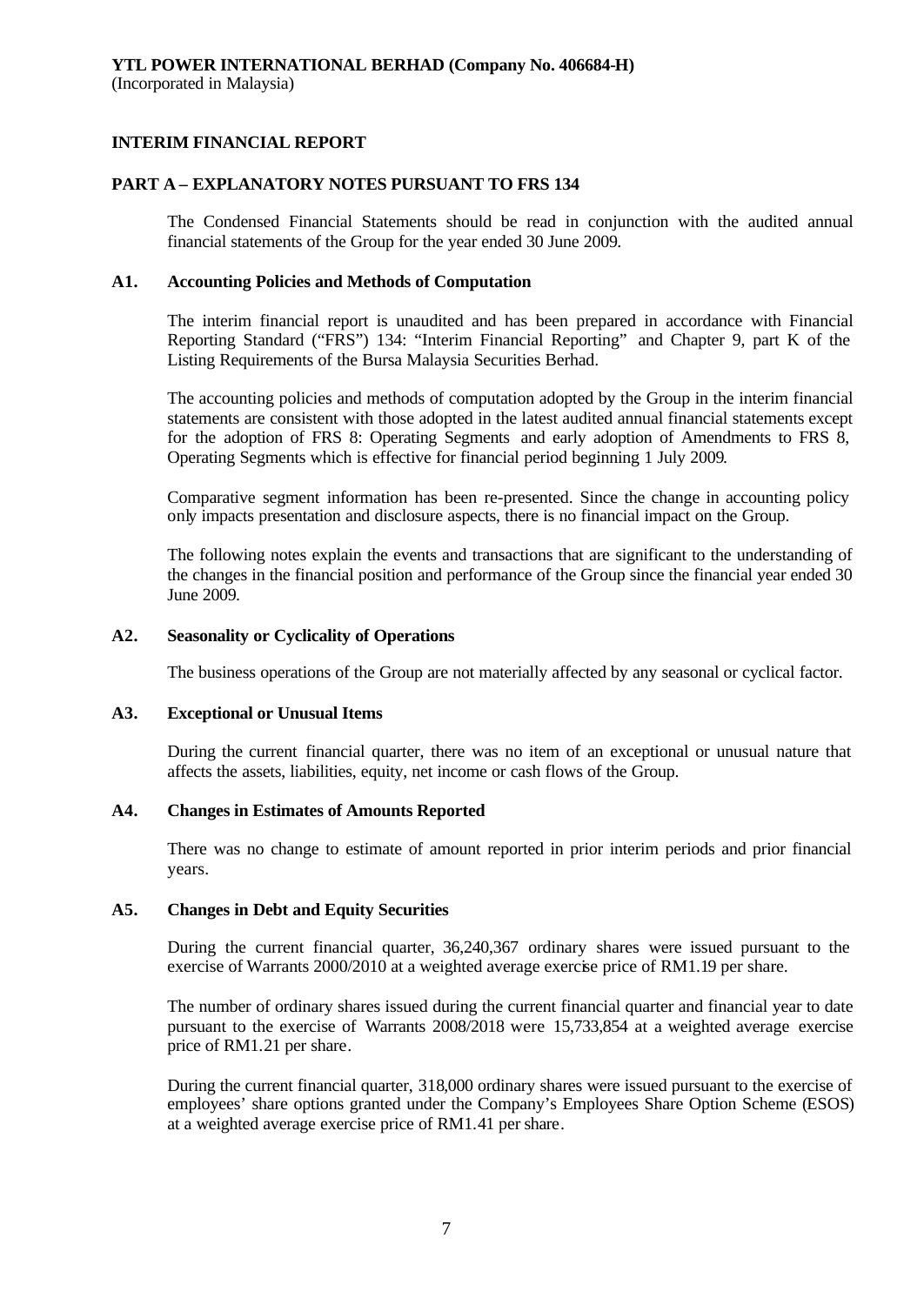#### **Notes – continued**

A total of 21,000 ordinary shares were repurchased from the open market for a total consideration of RM45,903 for the current financial quarter. The share buy-back transactions were financed by internally generated funds. The shares purchased are being held as treasury shares. As at  $\overline{3}$ September 2009, the number of treasury shares held were 56,672,745 ordinary shares.

On 8 July 2009, the Company issued RM480 million Medium Term Notes at a coupon rate of 4.45% per annum. The net proceed of the issuance was utilised for working capital purposes and also to finance investment in a subsidiary.

On 7 September 2009, a subsidiary of the Company issued GBP50 million Index Linked Bonds due 2039 at an interest rate of 2.186% per annum. The net proceed of the issuance was utilised to finance capital expenditure.

The outstanding debts are as disclosed in Note B10.

#### **A6. Dividends Paid**

A third interim dividend of 7.5% single tier amounting to RM219,503,401 in respect of the financial year ended 30 June 2009 was paid during the current financial quarter.

#### **A7. Segment Reporting**

The Group has four reportable segments as described below:-

- a) Power generation (Contracted)
- b) Multi utilities business (Merchant)
- c) Water & sewerage
- d) Investment holding and other businesses

Management monitors the operating results of business segments separately for the purpose of making decisions about resources to be allocated and of assessing performance.

Segment reporting for the period ended 30 September 2009:

| 30 Sept 2009                    | <b>Power</b><br>generation<br>(Contracted)<br>RM'000 | <b>Multi</b> utilities<br><b>business</b><br>(Merchant)<br>$RM'$ 000 | Water &<br><b>Sewerage</b><br>RM'000 | Investment<br>holding $\&$<br>other<br><b>businesses</b><br>RM'000 | Group<br>RM'000 |
|---------------------------------|------------------------------------------------------|----------------------------------------------------------------------|--------------------------------------|--------------------------------------------------------------------|-----------------|
| <b>External</b><br>Revenue      | 287,097                                              | 2,227,554                                                            | 663,186                              | 25,885                                                             | 3, 203, 722     |
| Inter-segment<br><b>Revenue</b> |                                                      |                                                                      |                                      | 139,621                                                            | 139,621         |
| Segment profit<br>before tax    | 82,909                                               | 59,845                                                               | 159,021                              | 17.149                                                             | 318,924         |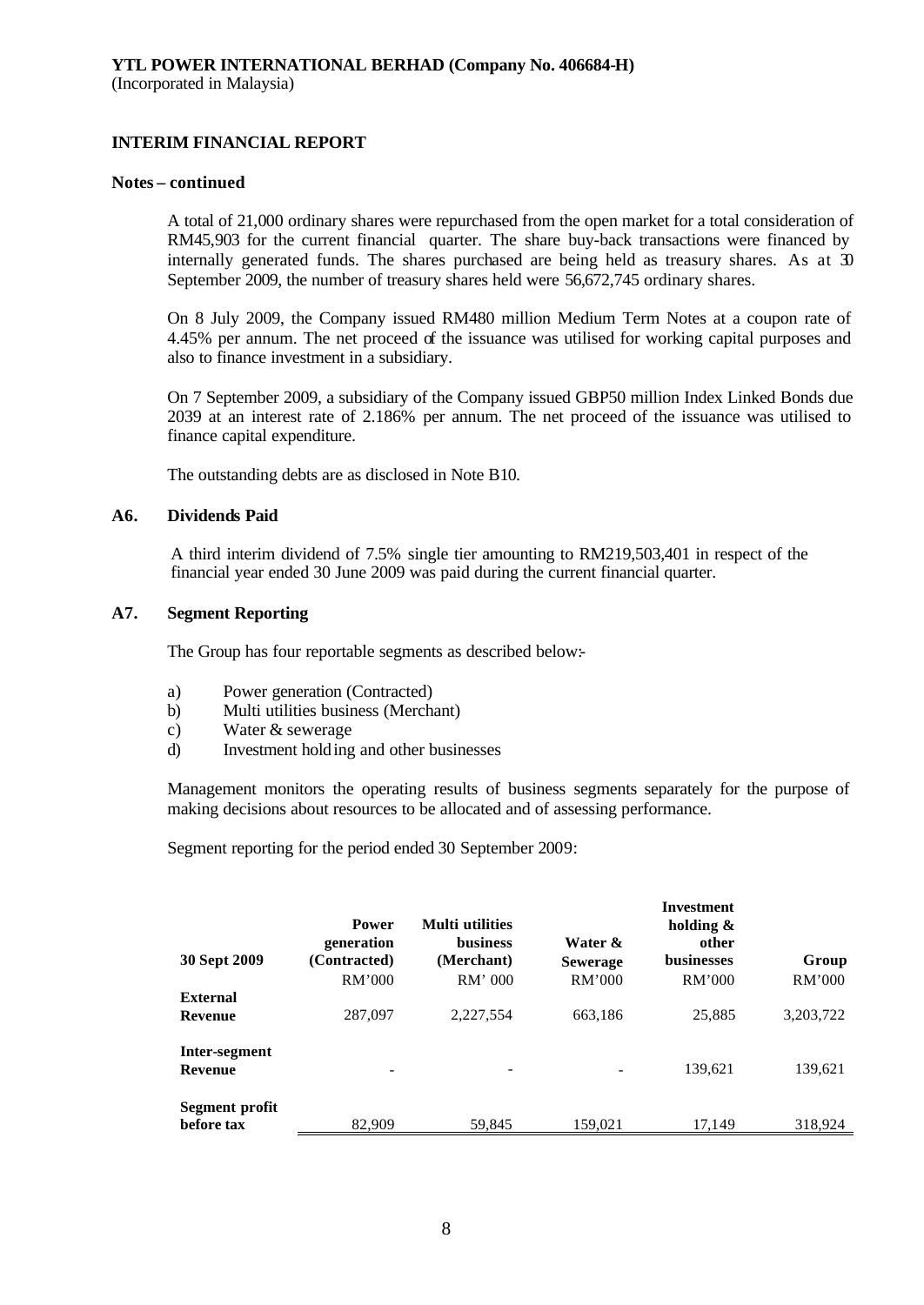#### **Notes – continued**

Following the adoption of FRS 8 Operating Segments on 1 July 2009, the basis of segmentation has not changed, which is consistent with the company's internal reporting basis save and except for new segment "Multi Utilities Business" which is now incorporated following the acquisition of PowerSeraya.

Segment Reporting for the period ended 30 September 2008:

| 30 Sept 2008                 | <b>Power</b><br>generation<br>(Contracted)<br>RM'000 | Water &<br><b>Sewerage</b><br>RM'000 | <b>Investment</b><br>holding & other<br><b>businesses</b><br>RM'000 | Group<br>RM'000 |
|------------------------------|------------------------------------------------------|--------------------------------------|---------------------------------------------------------------------|-----------------|
| <b>External Revenue</b>      | 277,419                                              | 704,701                              | 67,180                                                              | 1,049,300       |
| Inter-segment<br>Revenue     |                                                      | 24,667                               | 40,787                                                              | 65,454          |
| Segment profit<br>before tax | 21.473                                               | 199,610                              | 24.715                                                              | 245.798         |

#### **A8. Material Events Subsequent to the End of the Interim Period**

There was no item, transaction or event of a material or unusual nature during the period from the end of the quarter under review to the date of this report.

#### **A9. Changes in the Composition of the Group**

There were no changes in the composition of the Group for the current financial period, including business combinations, acquisition or disposal of subsidiaries and long-term investments, restructurings and discontinuing operations except for the following:-

On 14 September 2009, the Company incorporated YTL DCS Pte Ltd ("YTL DCS") as its whollyowned subsidiary in Singapore. YTL DCS has an issued and paid-up share capital of SGD1.00 comprising 1 ordinary share and is intended to be principally involved in investment holding.

#### **A10. Changes in Contingent Liabilities**

There were no material changes in the contingent liabilities of the Group since last annual balance sheet as at 30 June 2009.

## **[THE REST OF THIS PAGE IS INTENTIONALLY LEFT BLANK]**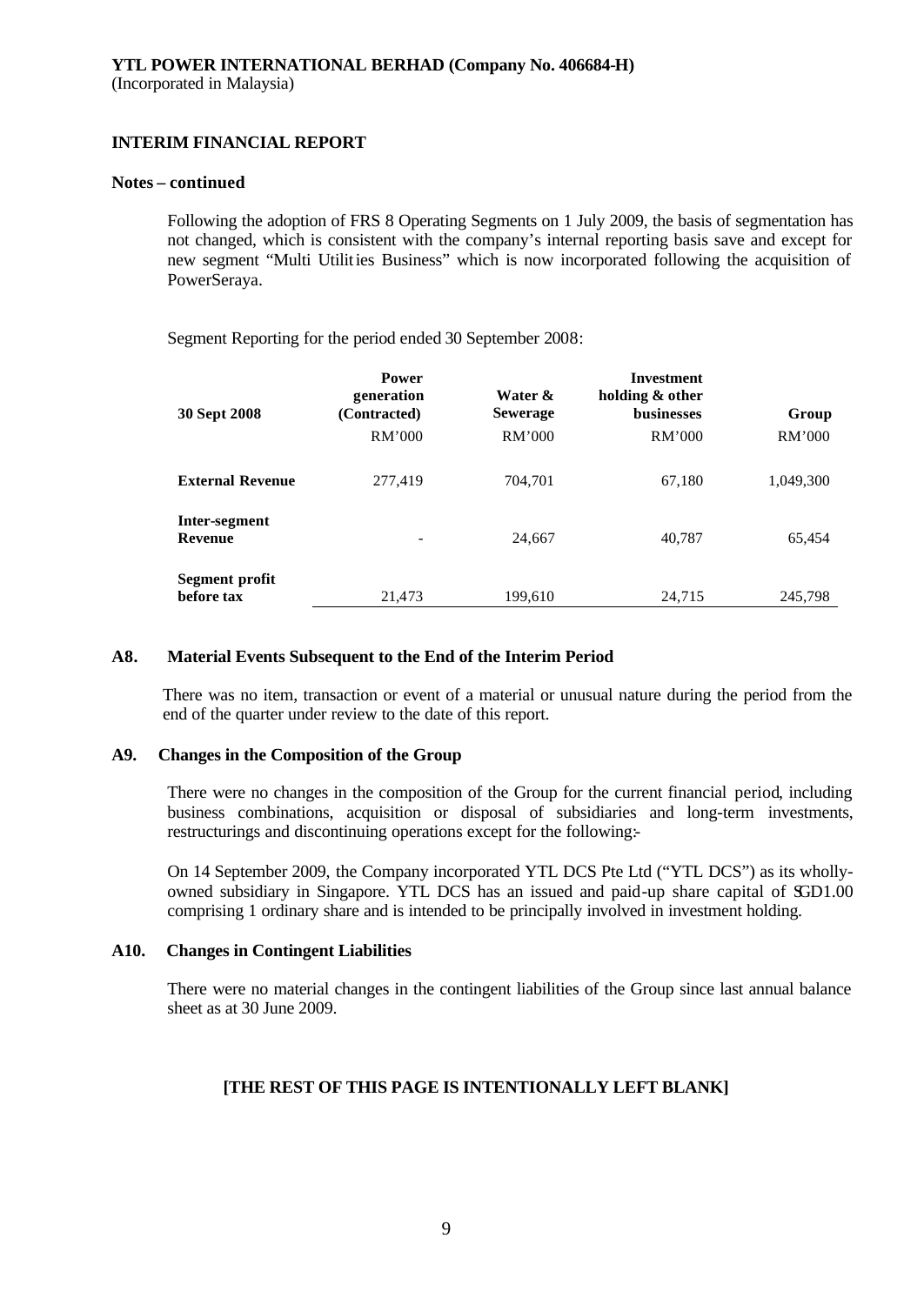## **PART B – EXPLANATORY NOTES PURSUANT TO APPENDIX 9B OF THE LISTING REQUIREMENTS OF BURSA MALAYSIA SECURITIES BERHAD**

#### **B1. Review of the Results**

Group revenue was RM3,203.7 million for the current quarter ended 30 September 2009 as compared to RM1,049.3 million in the preceding year corresponding quarter ended 30 September 2008. This represents an increase of RM2,154.4 million or 205.3% over the preceding year corresponding quarter ended 30 September 2008. The Group profit before taxation for the current quarter ended 30 September 2009 was RM318.9 million, an increase of RM73.1 million or 29.7% as compared to the preceding year corresponding quarter ended 30 September 2008. The increase was principally due to consolidation of the financial results of PowerSeraya upon completion of the acquisition on 6 March 2009.

#### **B2. Comparison with Preceding Quarter**

|                                           | <b>Current</b><br><b>Quarter</b><br>30.9.2009<br><b>RM'000</b> | <b>Preceding</b><br><b>Quarter</b><br>30.6.2009<br><b>RM'000</b> |
|-------------------------------------------|----------------------------------------------------------------|------------------------------------------------------------------|
| Revenue                                   | 3, 203, 722                                                    | 2,836,784                                                        |
| Consolidated Profit before taxation       | 318,924                                                        | 543,760                                                          |
| <b>Consolidated Profit after taxation</b> | 230,971                                                        | 29,783                                                           |

The Group's current quarter revenue was RM3,203.7 million which is an increase of RM366.9 million or 12.9% compared to RM2,836.8 million recorded in the preceding quarter ended 30 June 2009.

However, the decline in Group profit before taxation and the increase in Group profit after taxation as compared to the preceding quarter were principally due to adjustments made in the preceding quarter relating to fuel oil provision written back, being credit adjustment of sum RM170.3 million recorded by PowerSeraya and the one-off deferred taxation charge, being debit adjustment of sum RM442.5 million applied on Wessex Water, following the abolition of industrial allowance by the UK Finance Act 2008 and in compliance with Accounting Standard FRS 112 Income Taxes respectively.

#### **B3. Prospects**

The Group is expected to perform satisfactorily for the financial year ending 30 June 2010.

#### **B4. Profit Forecast**

The Group did not issue any profit forecast during the financial period.

#### **B5. Audit Report of the preceding financial year ended 30 June 2009**

The Auditors' Report on the financial statements of the preceding financial year was not subject to any qualification.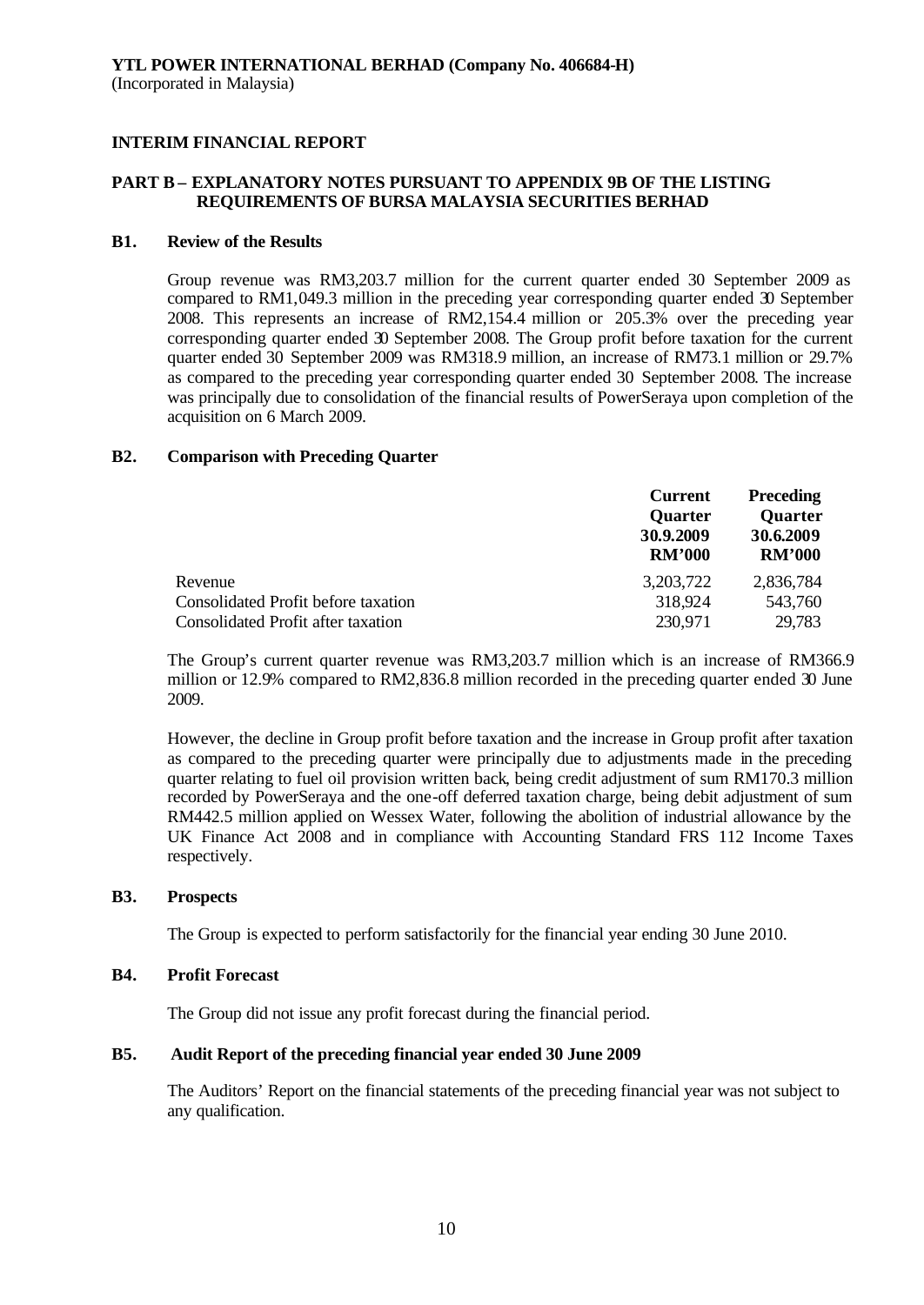#### **Notes – continued**

#### **B6. Taxation**

|                              | <b>Current</b> | <b>Current</b> |
|------------------------------|----------------|----------------|
|                              | Year           | Year           |
|                              | Quarter        | <b>To Date</b> |
|                              | 30.9.2009      | 30.9.2009      |
|                              | <b>RM'000</b>  | <b>RM'000</b>  |
| In respect of current period |                |                |
| - Income Tax                 | 86,072         | 86,072         |
| - Deferred Tax               | 1,881          | 1,881          |
|                              |                |                |
|                              | 87,953         | 87,953         |
|                              |                |                |

The provision for taxation for the current quarter and current year to date reflects an effective rate approximates to the Statutory Income Tax Rates of the countries where the Group operates.

## **B7. Sale of Unquoted Investments and/or Properties**

There was no sale of unquoted investments and/or properties during the current financial quarter and financial year to date.

## **B8. Quoted Investments**

- a) There was no disposal of quoted investment during the current financial quarter.
- b) There was no purchase of quoted investments during the current financial quarter and financial year to date.
- c) The cost, carrying value and the market value of the quoted investments of the Group as at end of the current reporting quarter are:

**RM'000**

|                | <b>RM'000</b> |
|----------------|---------------|
| Cost           | 103,034       |
| Carrying value | 103,034       |
| Market value   | 151,703       |

#### **B9. Corporate Proposals**

## a) **Corporate Proposal Announced and Pending Completion**

There were no corporate proposals announced and pending as at the date of this report.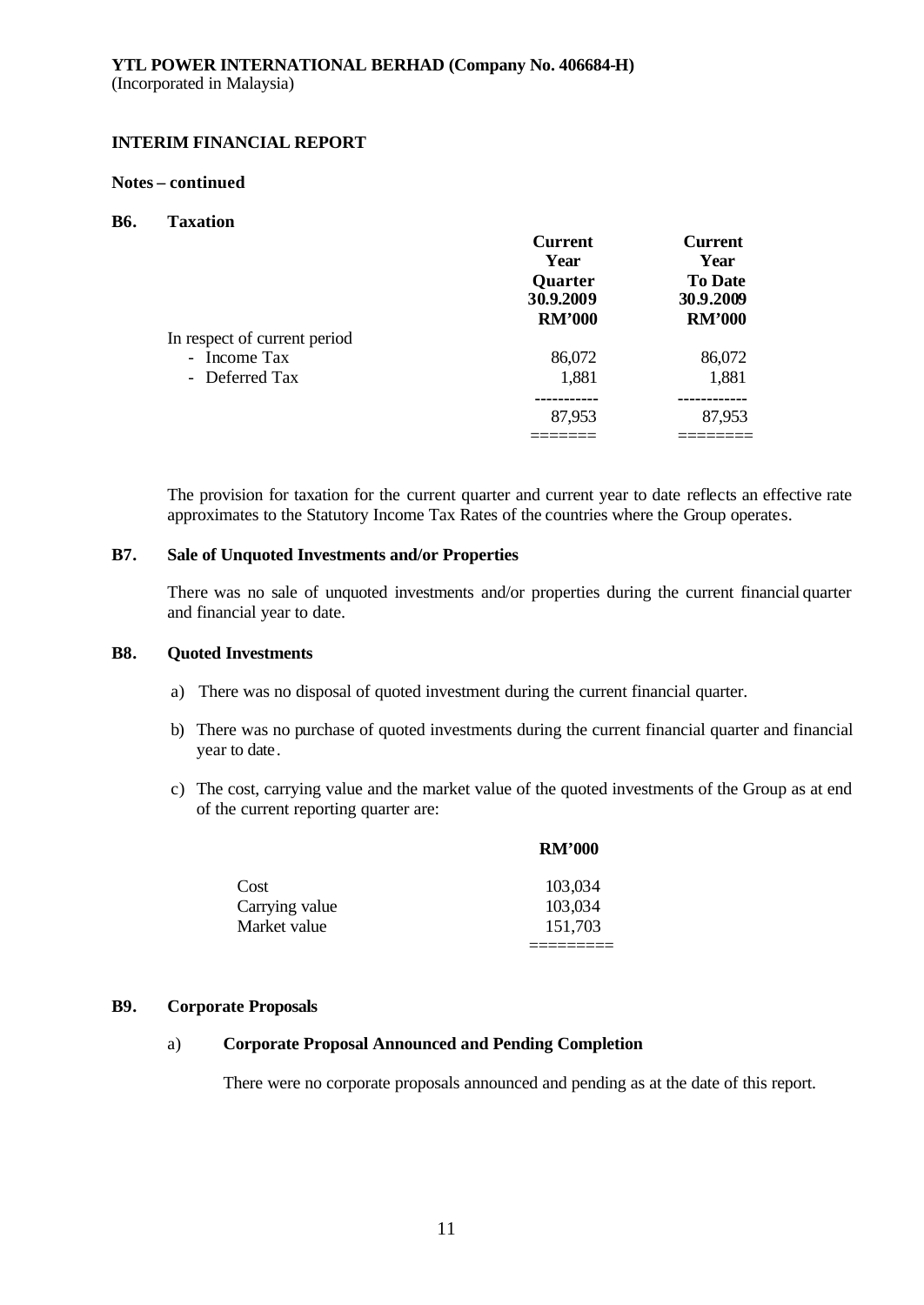#### **Notes – continued**

## b) **Status of Utilisation of Proceeds**

#### **USD250 million Guaranteed Exchangeable Bonds Due 2010**

The net proceeds received from the issue of the USD250 million Guaranteed Exchangeable Bonds due 2010 is currently placed under fixed deposits pending investment in utilities assets.

#### **10. Group Borrowings and Debt Securities**

The Group's borrowings from financial institutions as at end of the current financial quarter are as follows:

|           | <b>Short term</b> | Long term     | <b>Total</b>  |
|-----------|-------------------|---------------|---------------|
|           | <b>RM'000</b>     | <b>RM'000</b> | <b>RM'000</b> |
| Secured   | 2,814,660         | 4,560,728     | 4,560,728     |
| Unsecured |                   | 15,070,541    | 17,885,201    |
|           | 2,814,660         | 19,631,269    | 22,445,929    |

The borrowings which are denominated in foreign currency are as follows:

| 1,551,372 |
|-----------|
| 2,628,992 |
|           |

All borrowings of subsidiary companies are on a non-recourse basis to the Company save and except for the following which is guaranteed by the Company:

- a) USD250 million Guaranteed Exchangeable Bonds Due 2010, of which USD184.4 million remain outstanding as at 30 September 2009.
- b) USD190 million term loan due on 29 January 2011.

## **[THE REST OF THIS PAGE IS INTENTIONALLY LEFT BLANK]**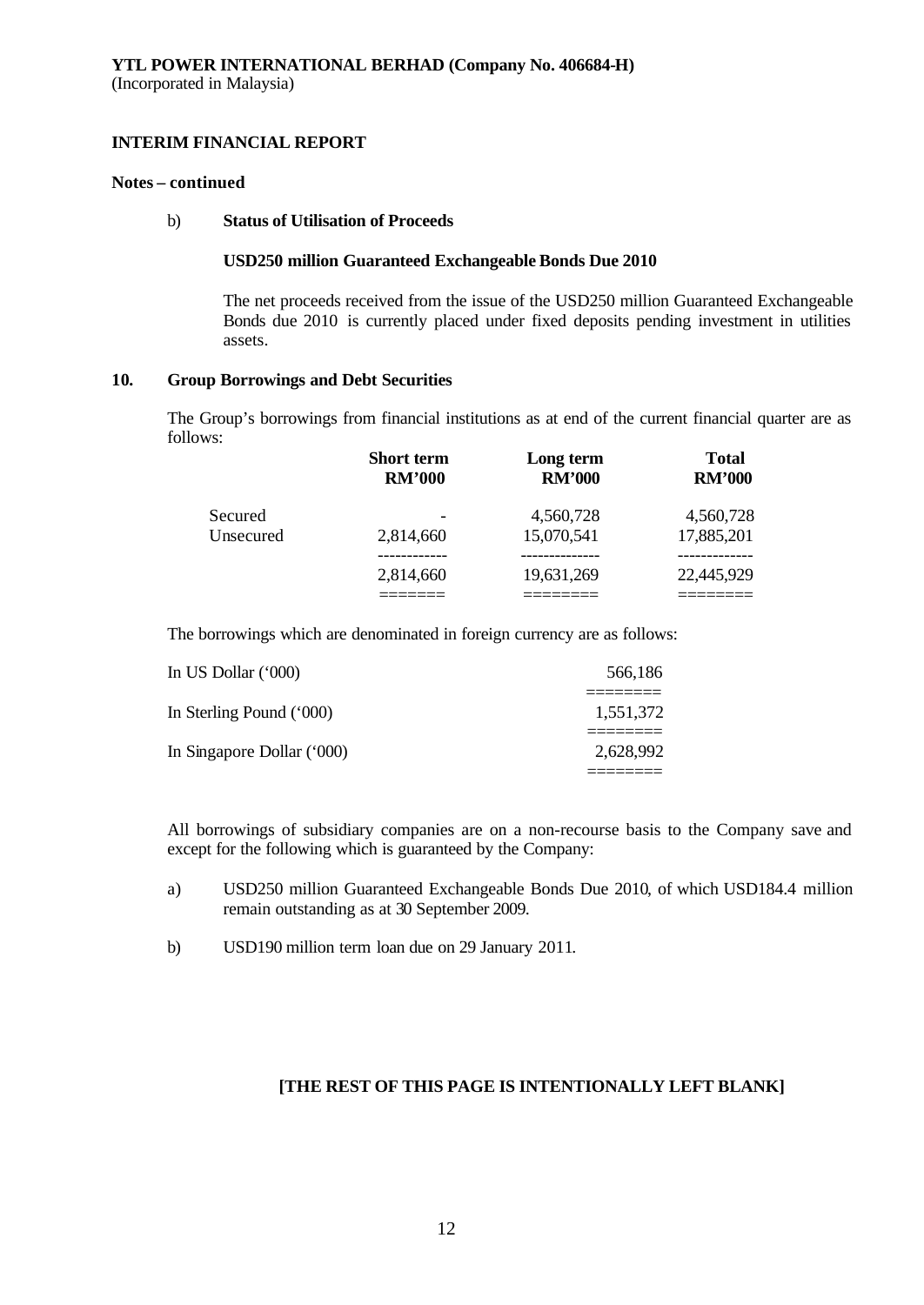#### **Notes – continued**

#### **B11. Off Balance Sheet Financial Instruments**

(a) Fuel oil swaps

The Group entered into fuel oil swaps to hedge highly probable forecast physical fuel oil and natural gas purchases that are expected to occur at various dates in the future. The fuel oil swaps have maturity dates that match the expected occurrence of these transactions.

As at 13 November 2009, the Group's outstanding fuel oil swaps are as follows:

|                          |                              | <b>Notional Amount</b>            |                                    |                               |                                    |                                         |
|--------------------------|------------------------------|-----------------------------------|------------------------------------|-------------------------------|------------------------------------|-----------------------------------------|
|                          | Outstanding                  |                                   | <b>Maturities</b>                  |                               |                                    |                                         |
| Type of<br>contract      | Quantity<br>In Metric<br>Ton | Within<br>1 year<br><b>RM'000</b> | 1 year<br>or more<br><b>RM'000</b> | <b>Total</b><br><b>RM'000</b> | <b>Fair value</b><br><b>RM'000</b> | <b>Maturity</b><br>date                 |
| "Buy" fuel<br>oil swaps  | 442,300                      | 523.459                           | 60,101                             | 583,560                       | 634.552                            | 30 November 2009<br>to 31 December 2011 |
| "Sell" fuel<br>oil swaps | 67,000                       | 104.819                           | -                                  | 104,819                       | 104.534                            | 30 November 2009<br>to $30$ June $2010$ |

## (b) Currency forwards

The Group entered into currency forwards to hedge highly probable forecast transactions denominated in foreign currency expected to occur in the future. The currency forwards have maturity dates that match the expected occurrence of these transactions.

As at 13 November 2009, the Group's outstanding currency forwards are as follows:

|                  |                 |                 | <b>Notional Amount</b> |                          |               |               |                      |
|------------------|-----------------|-----------------|------------------------|--------------------------|---------------|---------------|----------------------|
|                  |                 | Foreign         | <b>Maturities</b>      |                          |               |               |                      |
| <b>Nature of</b> |                 | <b>Currency</b> | Within                 | 1 year                   |               | Fair          |                      |
| <b>Forecast</b>  | Foreign         | Amount          | 1 year                 | or more                  | Total         | value         |                      |
| transactions     | <b>Currency</b> | 000'            | <b>RM'000</b>          | <b>RM'000</b>            | <b>RM'000</b> | <b>RM'000</b> | <b>Maturity date</b> |
| Fuel oil and     | <b>Buy USD</b>  | 157,680         | 520,256                | 39,554                   | 559,810       | 541,302       | 13 November          |
| natural gas      |                 |                 |                        |                          |               |               | 2009 to 14           |
|                  |                 |                 |                        |                          |               |               | December 2011        |
| Fuel oil and     | <b>Sell USD</b> | 9,385           | 33,007                 | $\overline{\phantom{a}}$ | 33,007        | 32,209        | 2 December           |
| natural gas      |                 |                 |                        |                          |               |               | 2009 to 14           |
|                  |                 |                 |                        |                          |               |               | January 2010         |
| Capital          | <b>Buy USD</b>  | 16,976          | 59,833                 | $\overline{\phantom{a}}$ | 59,833        | 58,351        | 1 December           |
| Projects         |                 |                 |                        |                          |               |               | $2009$ to 1 July     |
|                  |                 |                 |                        |                          |               |               | 2010                 |
| Capital          | Buy             | 33,247          | 161,333                | $\overline{\phantom{0}}$ | 161,333       | 168,708       | 1 December           |
| Projects         | <b>EURO</b>     |                 |                        |                          |               |               | 2009 to 2            |
|                  |                 |                 |                        |                          |               |               | August 2010          |
| Capital          | Buy JPY         | 28,117          | 1,045                  | $\overline{\phantom{a}}$ | 1,045         | 1,060         | 1 December           |
| Projects         |                 |                 |                        |                          |               |               | 2009 to 4            |
|                  |                 |                 |                        |                          |               |               | January 2010         |
| Capital          | <b>Buy CHF</b>  | 18              | 62                     | $\overline{\phantom{a}}$ | 62            | 62            | 20 November          |
| Projects         |                 |                 |                        |                          |               |               | 2009                 |
|                  |                 |                 |                        |                          |               |               |                      |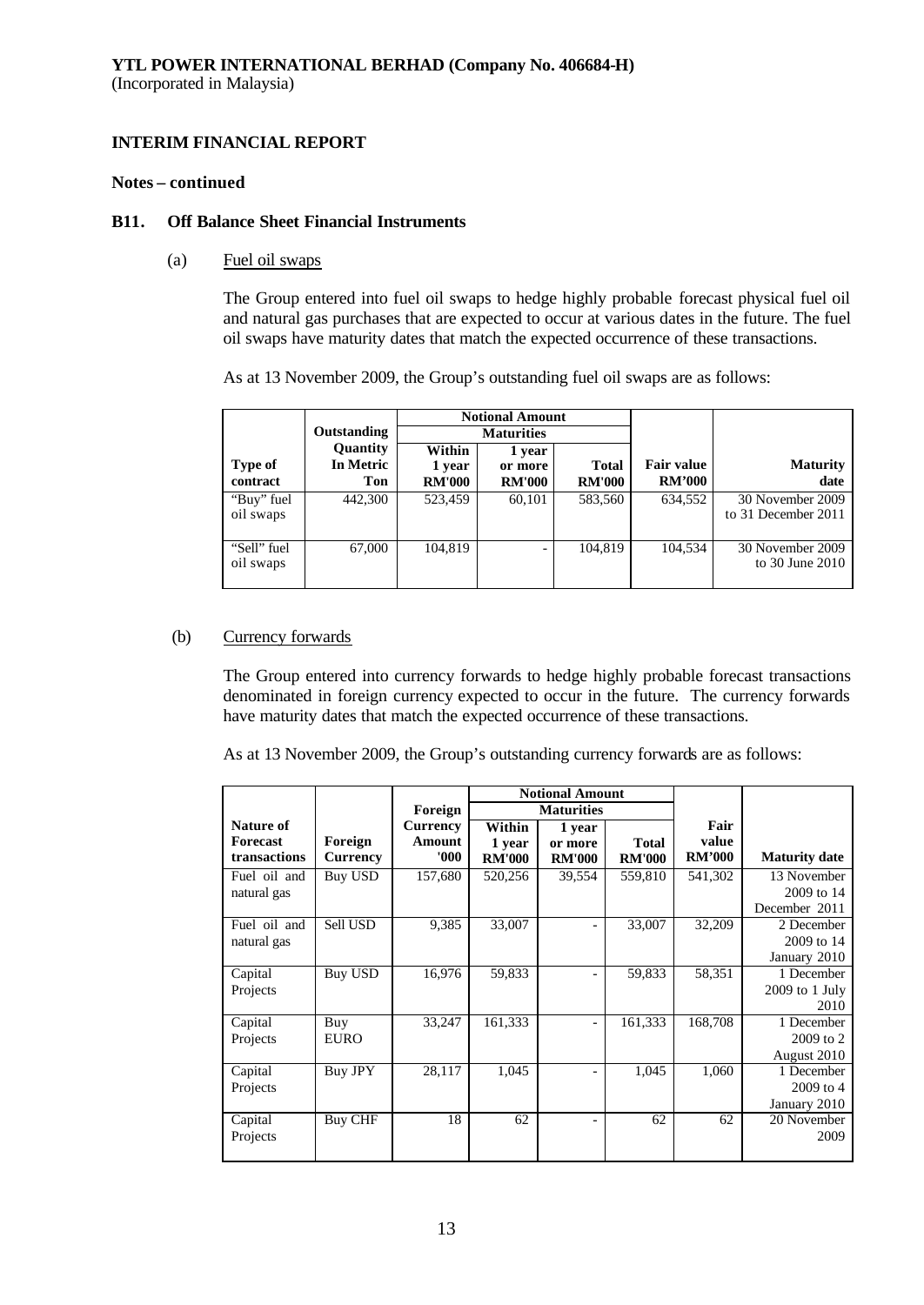#### **Notes – continued**

#### (c) Interest rate swaps

Interest rate swaps are entered to hedge floating rate interest payments on bank borrowings which were obtained to finance acquisition of subsidiaries and for the construction of property, plant and equipment.

The interest rate swaps as at 13 November 2009 are as follows:

| <b>Interest Rate</b><br>Swap | <b>Weighted Average</b><br>Rate per annum | <b>Notional Amount</b><br><b>RM'000</b> | <b>Fair Value</b><br><b>RM'000</b> | <b>Effective Period</b>                 |
|------------------------------|-------------------------------------------|-----------------------------------------|------------------------------------|-----------------------------------------|
| Plain Vanilla                | 2.89%                                     | 614.325                                 | 597,698                            | 28 February 2008 to<br>28 August 2014   |
| Plain Vanilla                | 0.92%                                     | 1.855.262                               | 1,849,710                          | 7 September 2009 to 6<br>September 2010 |

#### **B12. Pending Material Litigation**

There was no material litigation pending as at the date of this report.

#### **B13. Dividend**

The Board of Directors is pleased to recommend an interim dividend of 7.5% single tier for the financial year ending 30 June 2010.

The Book Closure and payment Dates in respect of the aforesaid dividend are 6 January 2010 and 21 January 2010 respectively.

## **B14. Earnings Per Share**

#### **i) Basic Earnings Per Share**

The basic earnings per share of the Group has been computed by dividing the profit attributable to shareholders for the financial quarter by the weighted average number of ordinary shares in issue during the financial quarter as set out below :-

|                                              | <b>Current</b><br>Year<br><b>Quarter</b><br>30.9.2009 | <b>Preceding</b><br>Year<br>Corresponding<br>Quarter<br>30.9.2008 |
|----------------------------------------------|-------------------------------------------------------|-------------------------------------------------------------------|
| Profit attributable to shareholders (RM'000) | 231,097                                               | 180,377                                                           |
| Weighted average number of                   |                                                       |                                                                   |
| ordinary shares ('000)                       | 5,876,160                                             | 5,433,099                                                         |
| Basic earnings per share (Sen)               | 3.93                                                  | 3.32                                                              |
|                                              |                                                       |                                                                   |